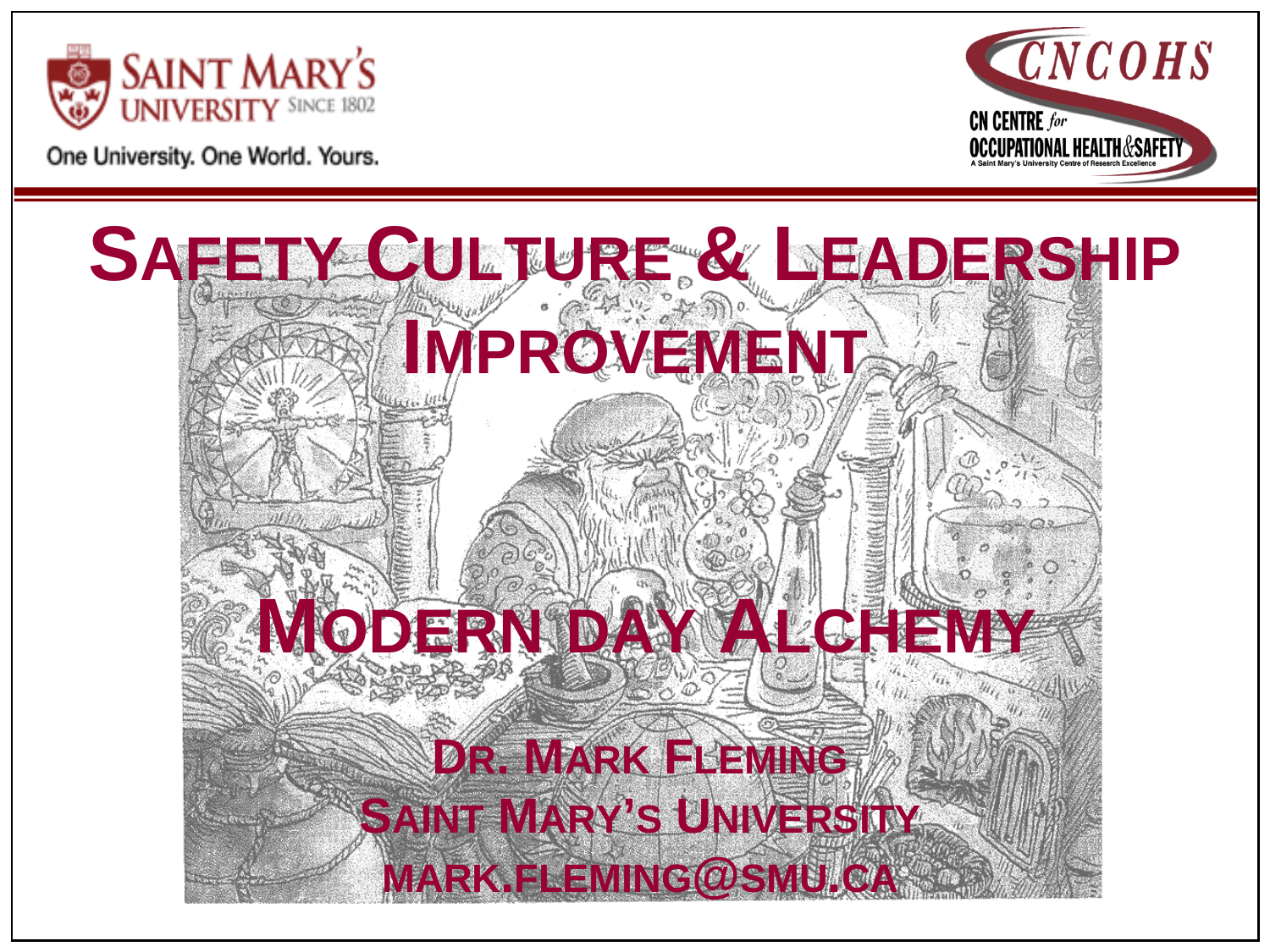## **Outline**

- **Background**
- **Safety culture and leadership review**
	- **Integrated model of safety culture**
- **Cultural causes of offshore disasters**
- **Safety culture improvement**
- **Lessons from alchemy**
- *i SCIN*



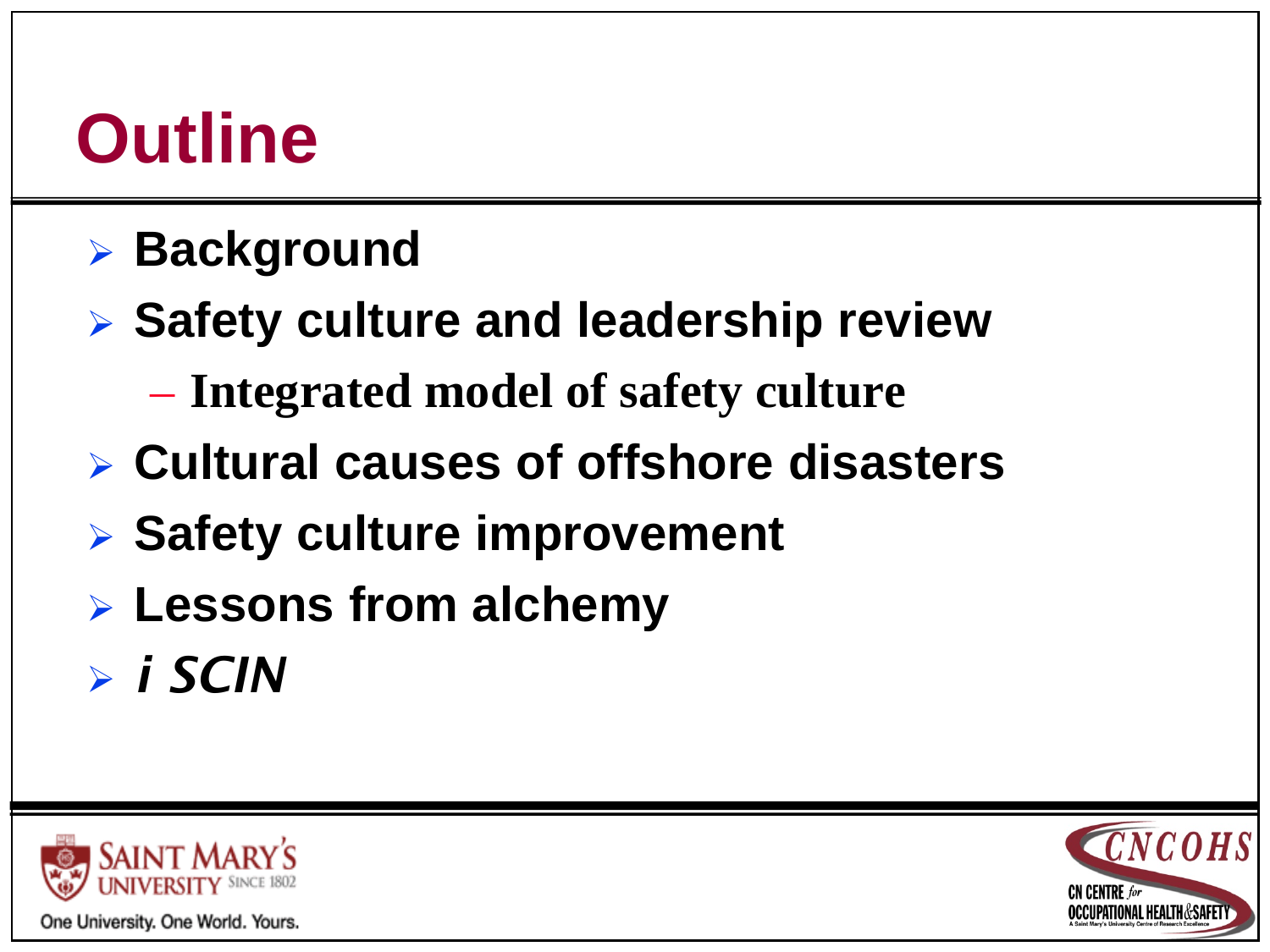



DEPARTMENT OF ENERGY

#### The Public Inquiry into the **Piper Alpha Disaster**

The Hon Lord Cullen



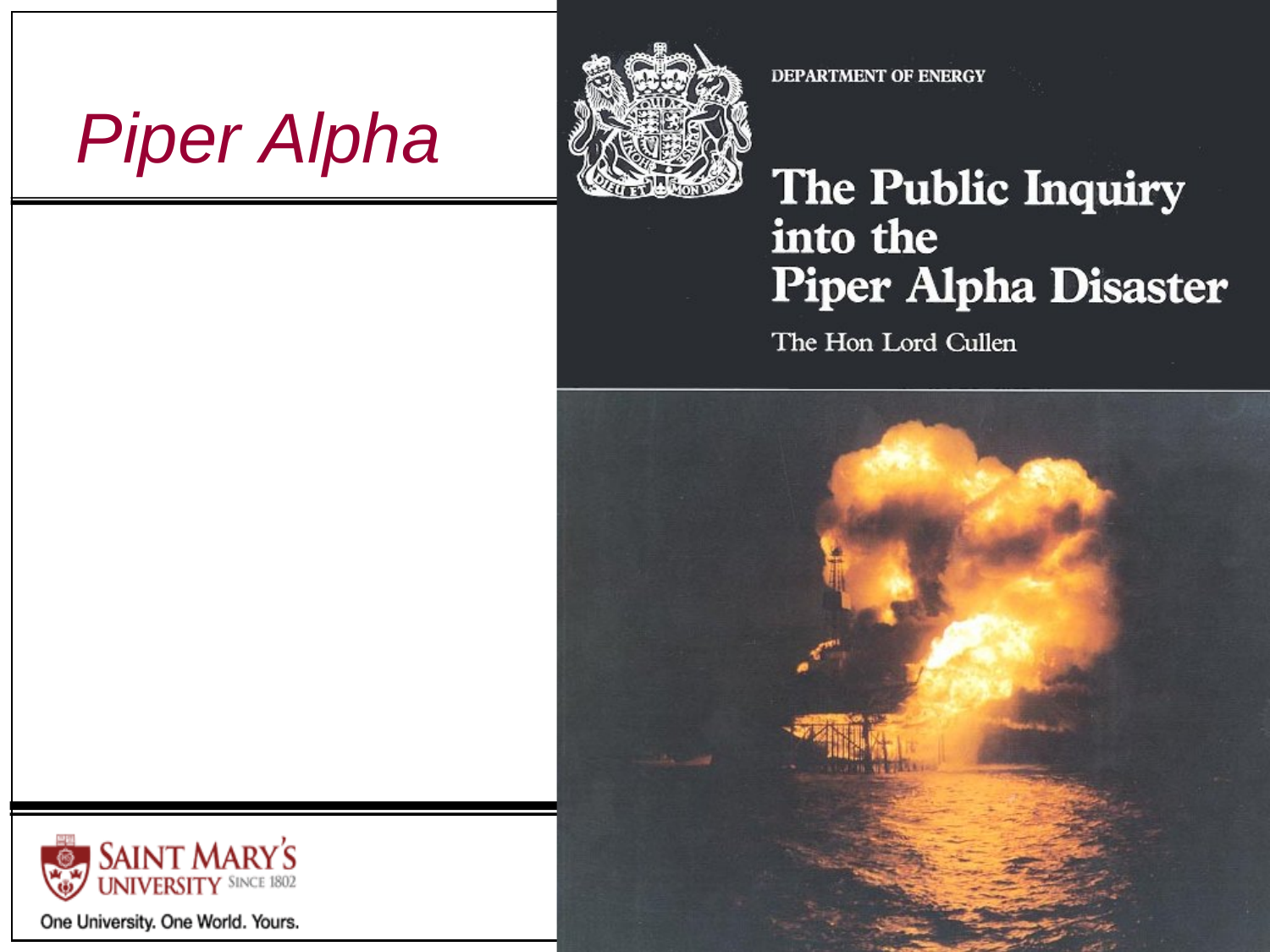## **Ubiquitous cause of accidents**

Government panel blasts **lack of 'safety culture'** in nuclear accident Hospital's **poor safety culture**  blamed for deaths of stomach patients Coast Guard slams exploded Gulf rig's owner for **'poor safety culture'** Report on Fatal Plane *Crash Blames* **Safety Culture ...**  The report points to the airline's *poor safety culture* as responsible for many of the failures**.** A recent consultant's report found that the city's *injury* rate for the last few years is three times ... I suspect that a *poor safety culture* is to *blame* **LACK of a "health and safety" culture** at Macclesfield Borough Council and an outdated water system at the Leisure Centre have been blamed



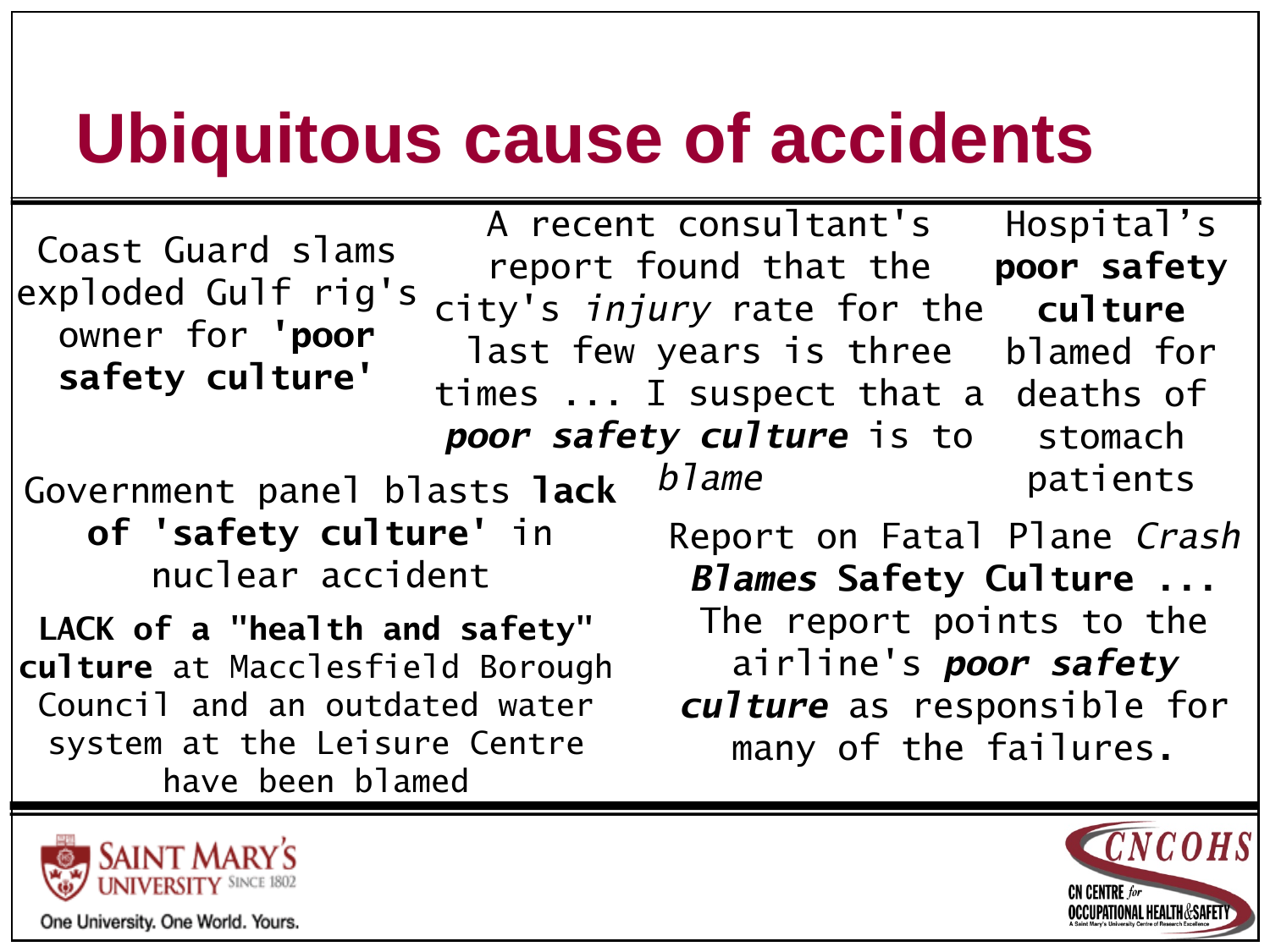# **Safety culture review**

- **create a comprehensive framework**
	- **theory underpinning safety culture**
	- **main components of safety culture**
	- **attributes of a positive safety culture**
- **evidence of a relationship between safety culture and safety outcomes**
- **ways to assess or measure safety culture,**
- **improvement strategies**



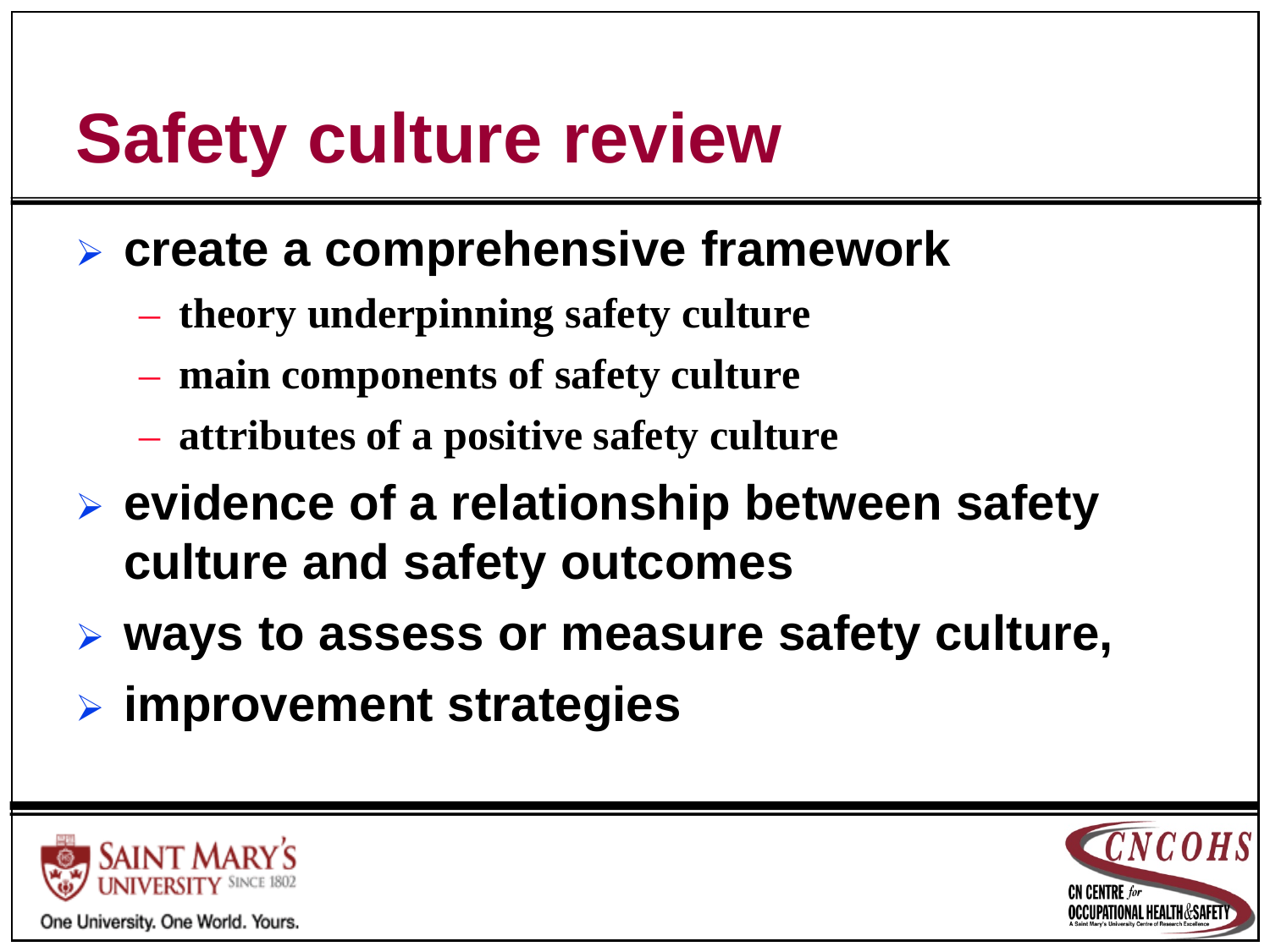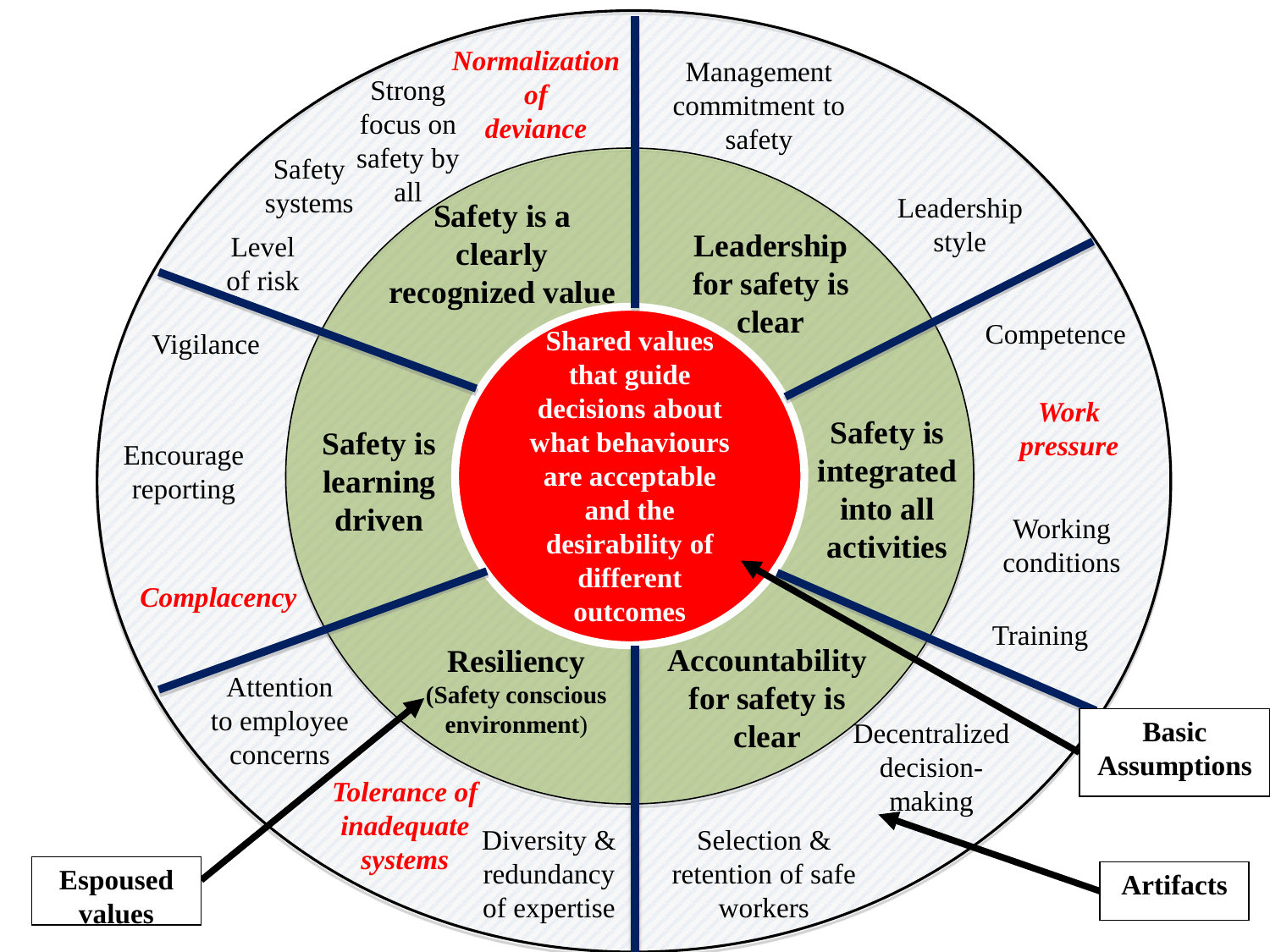# **Safety culture and disasters**

- **Reviewed 17 offshore disasters to identify cultural causal factors**
- **14 disasters contained cultural causes**
	- **Tolerance of inadequate systems and resources (identified 10 times)**
	- **Normalization of deviance, (identified 9 times)**
	- **Complacency, (identified 8 times)**
	- **Work pressure/ cost (identified 4 times)**



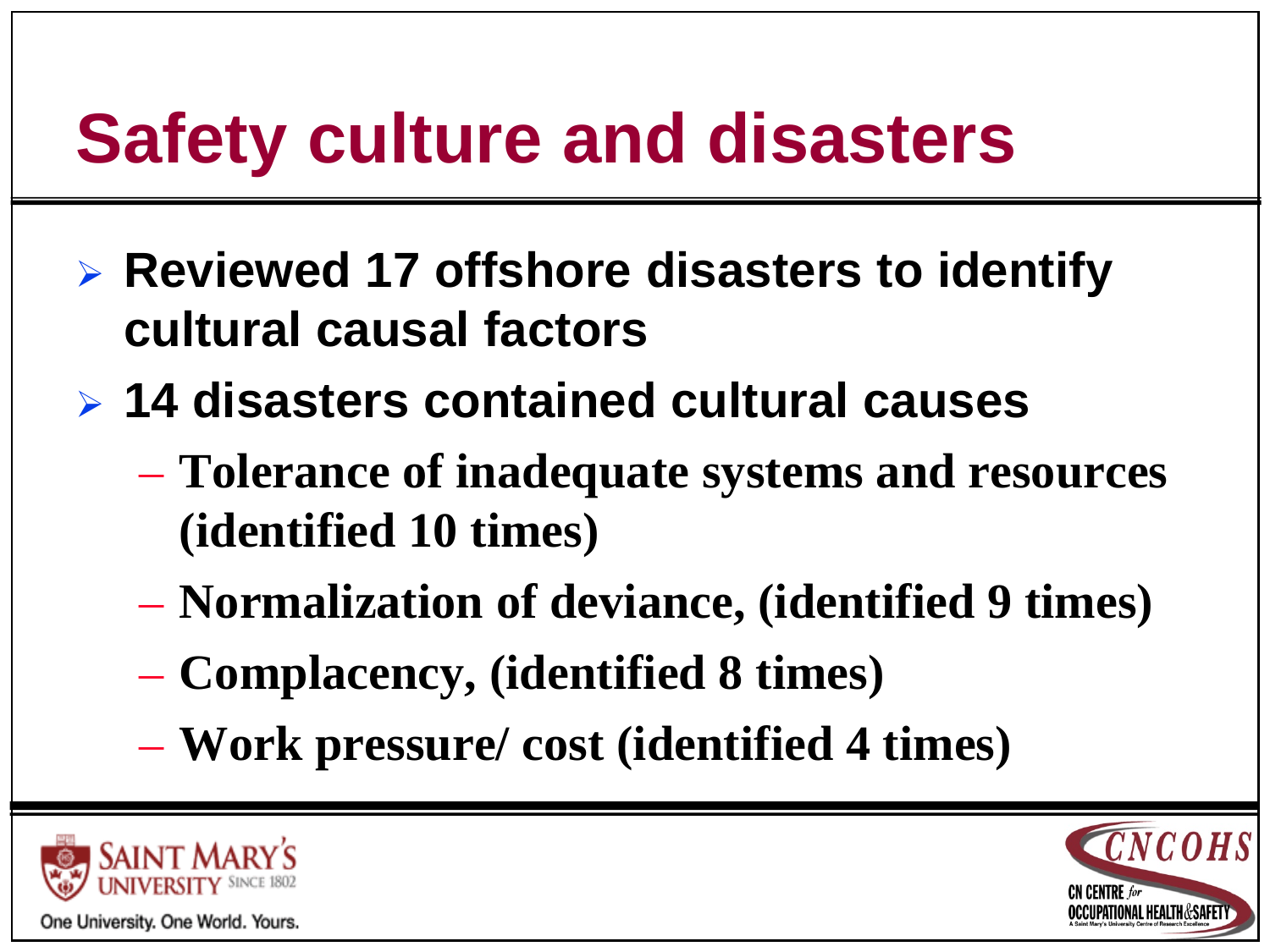# **Disaster prevention**

- **Do not view safety culture as an optional extra**
- **Do not tolerate self deception**
- **Adopt a systematic approach to safety culture improvement**



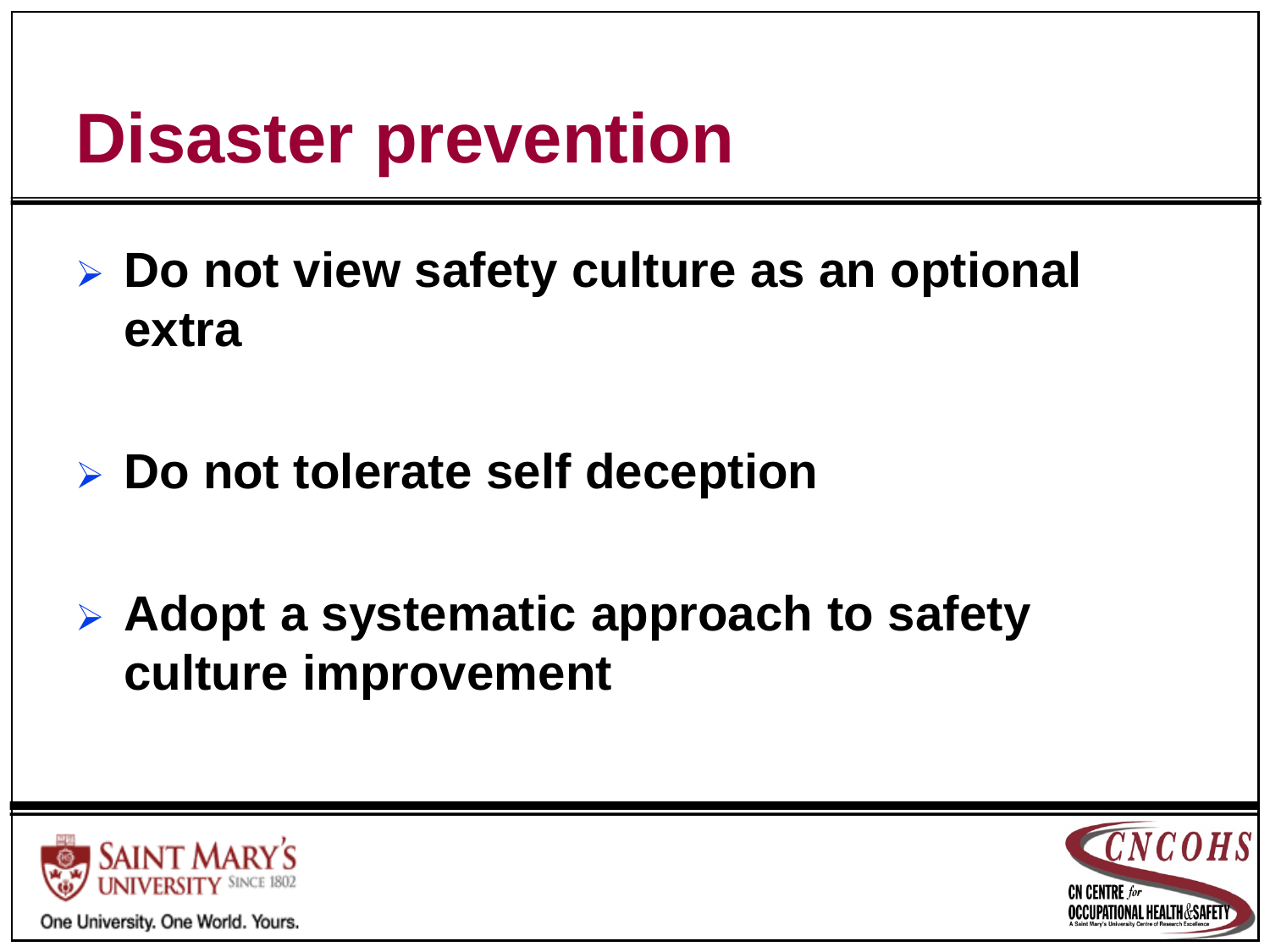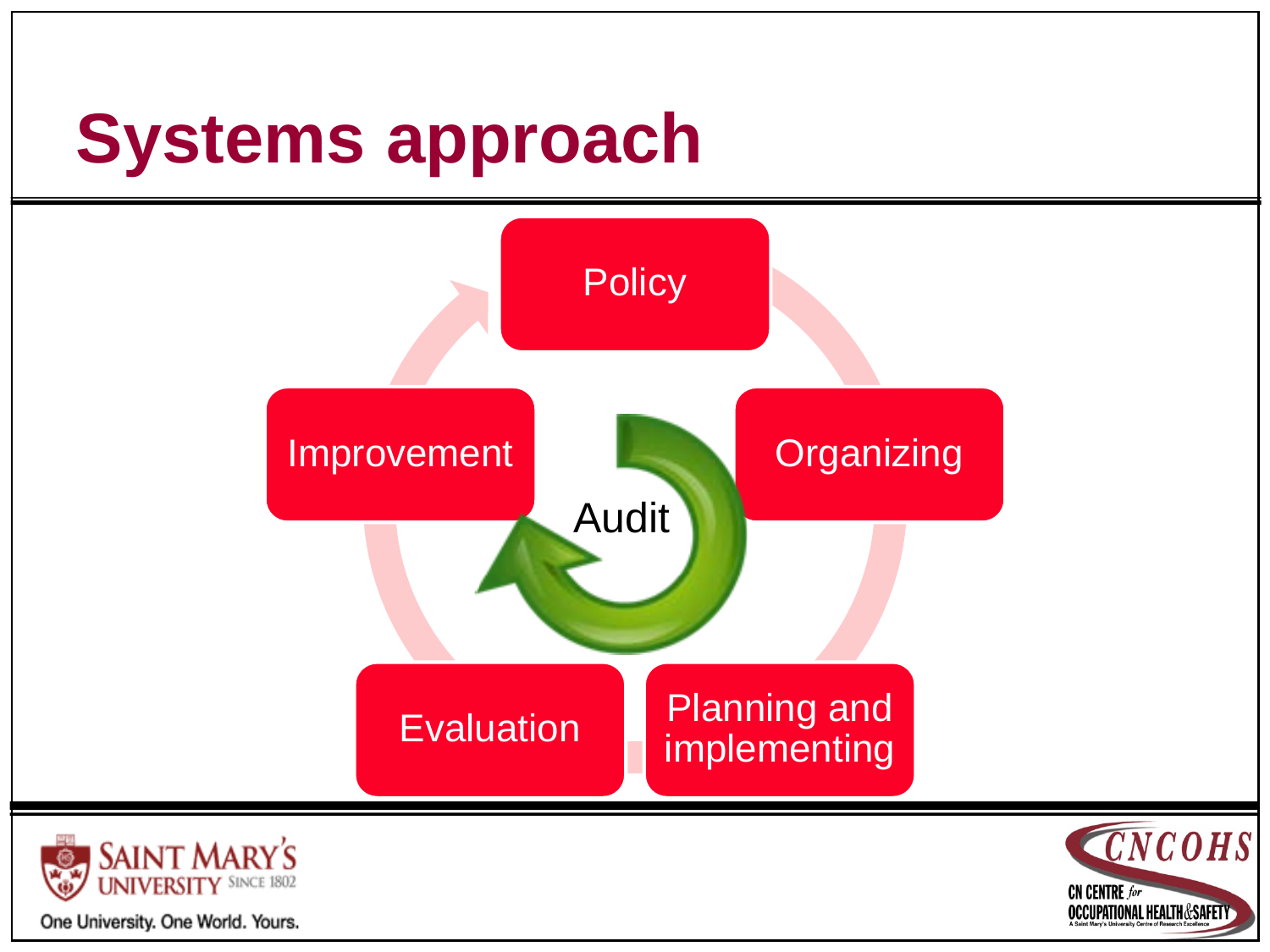# **Safety culture improvement system**

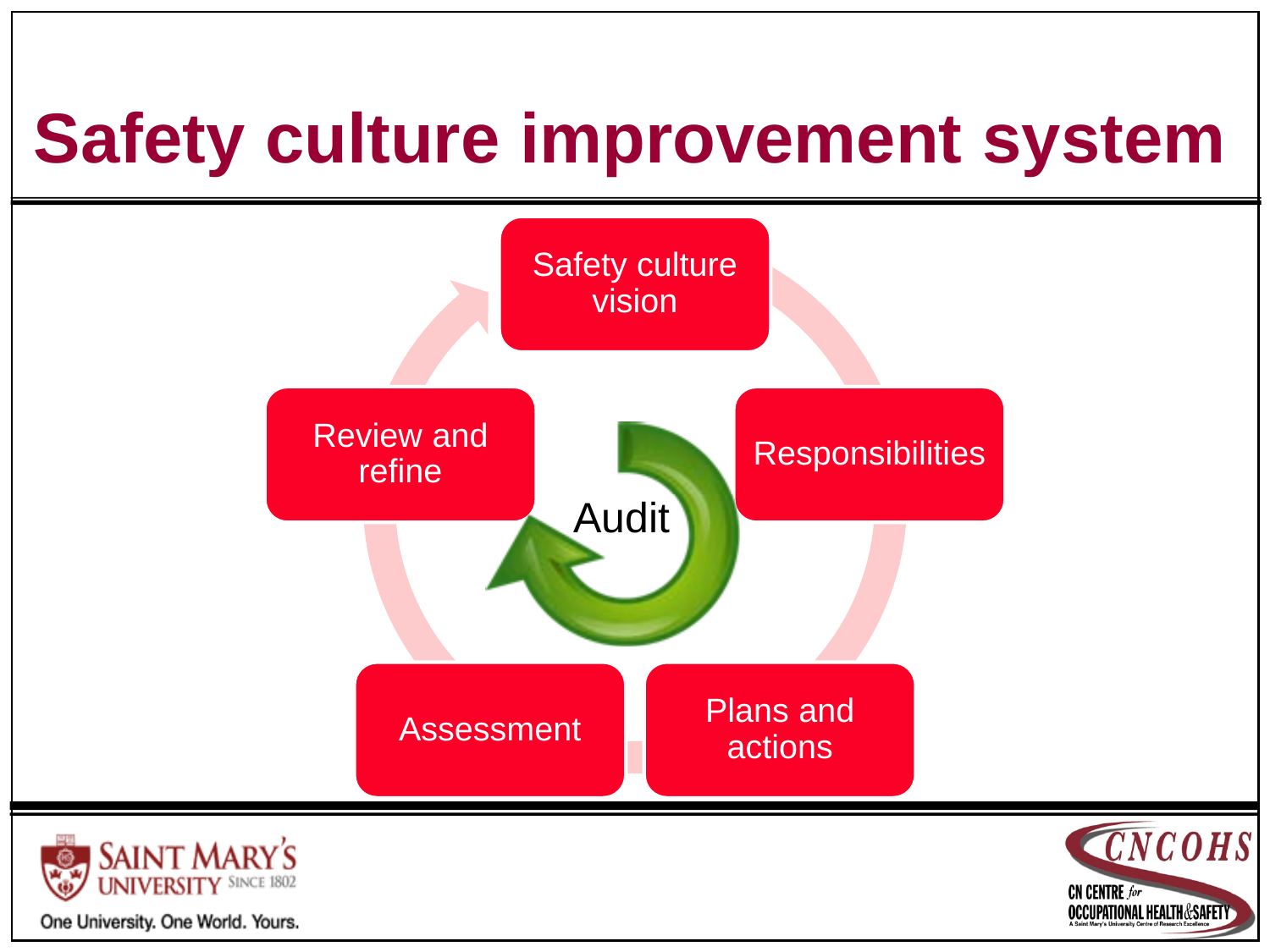# **Safety culture vision**

- **Similar to general health and safety policy**
- **States the desire to continuously strive to improve the safety culture in pursuit of perfection**
- **May include a definition of a positive (ideal) safety culture**



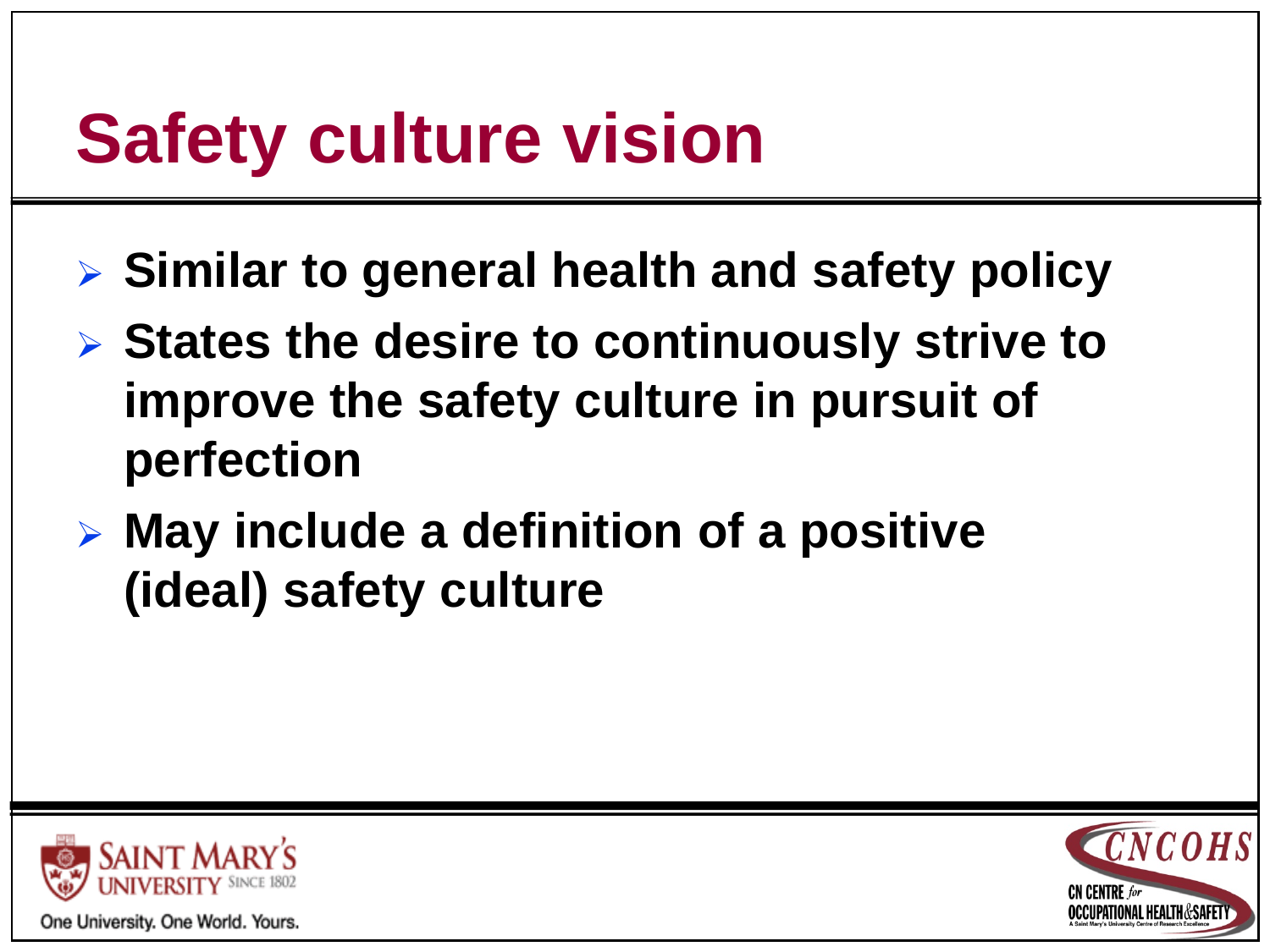## **Responsibilities**

- **Defines responsibility and accountability for key groups in creating and maintaining a positive safety culture**
	- **Managers**
	- **Supervisors**
	- **Contractor management**
	- **Non managerial staff**
- **Presents a safety culture framework**



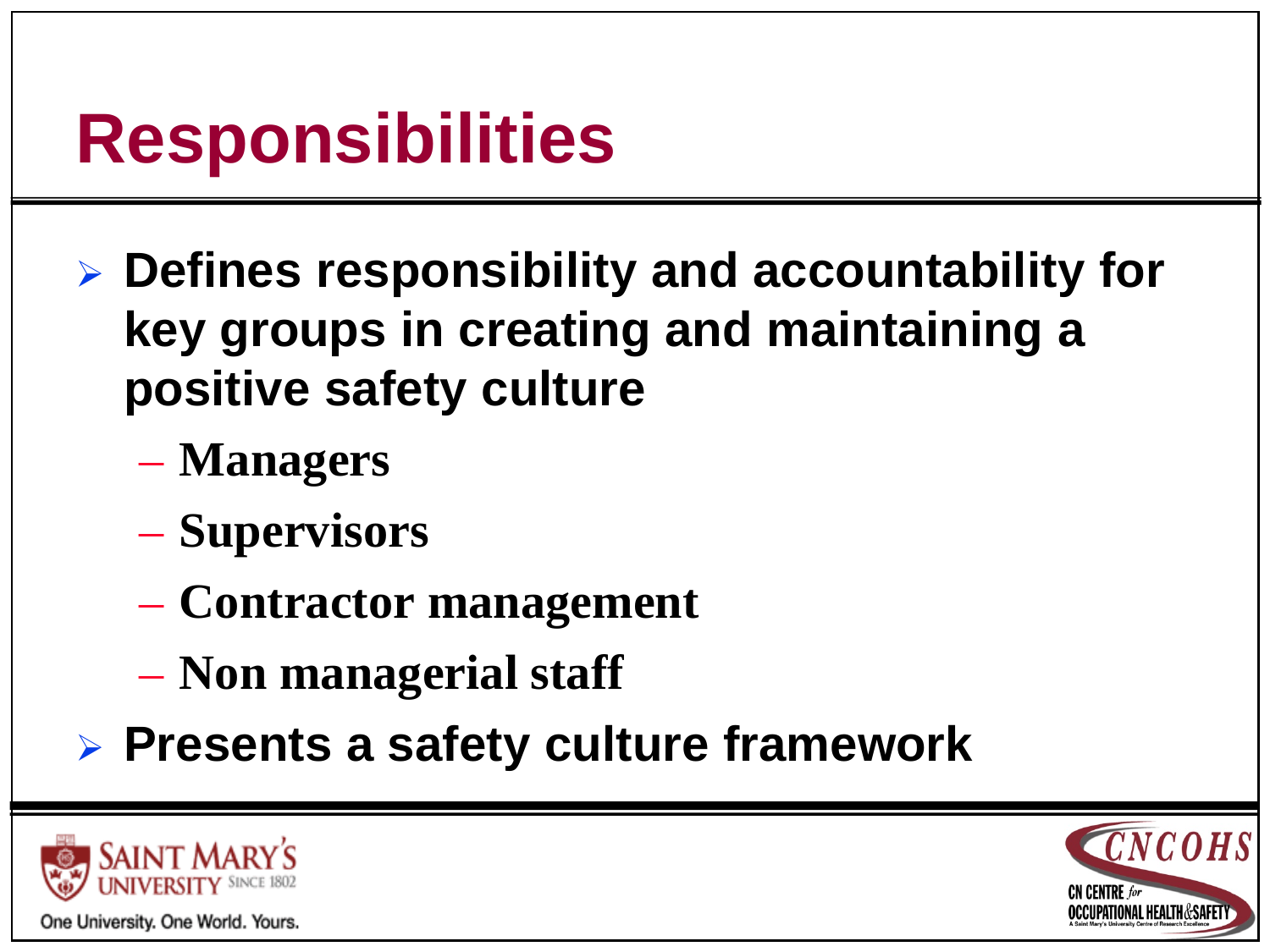### **Plans and actions**

- **Review current practices (e.g. using safety culture improvement tool)**
- **Sets short and long term safety culture improvement objectives**
- **Specifies processes to promote a positive safety culture**
- **Links with other aspects of the SMS (e.g. training, incident reporting)**



One University. One World. Yours.

 $\overline{C}NCOHS$ **CN CENTRE** for **OCCUPATIONAL HEALTH & SAFETY**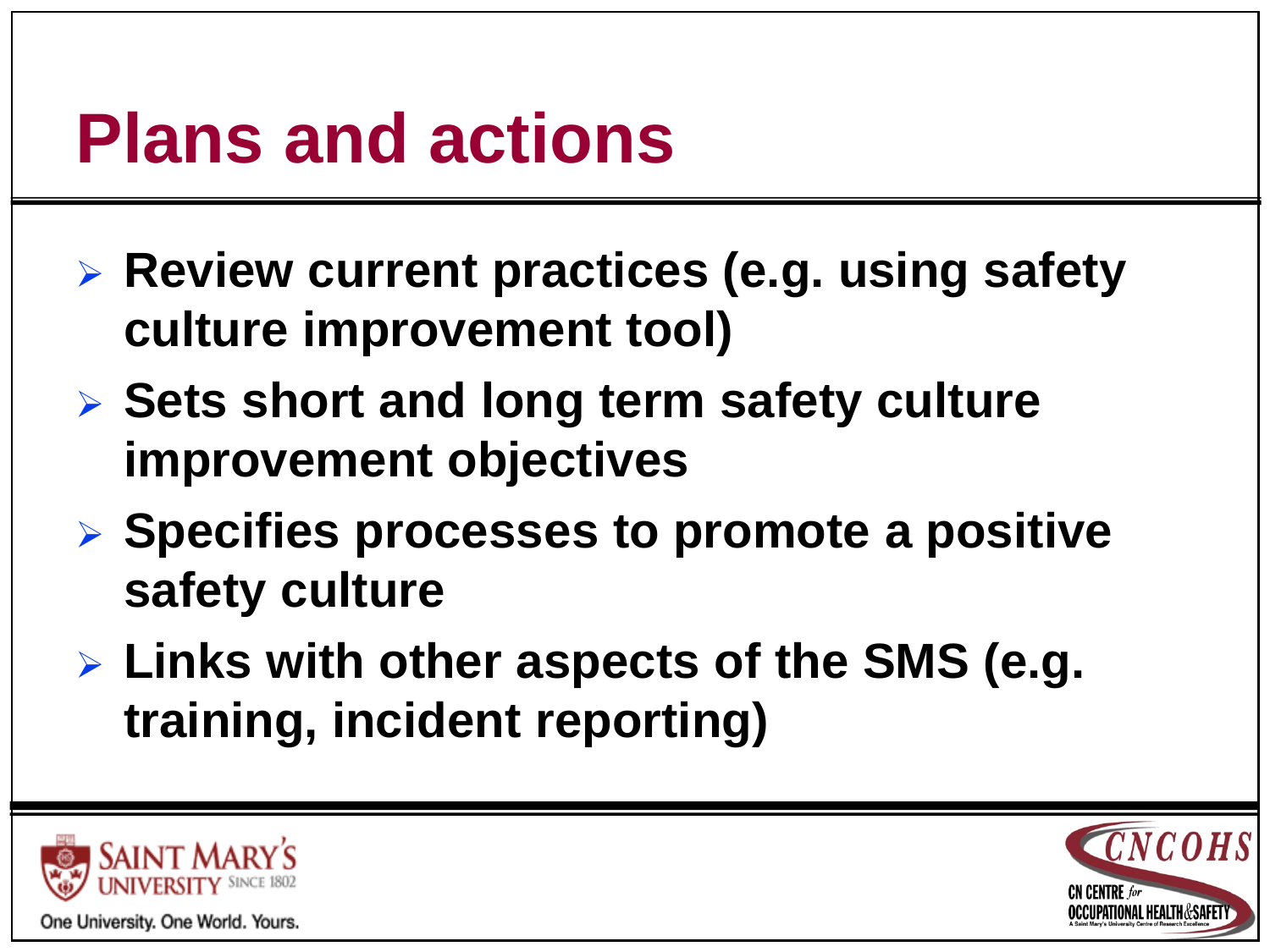# **Sample: Commitment to safety**

| <b>Managers Visiting the Worksite</b>                                                                                                                                                                                                   | <b>Select</b><br>level |
|-----------------------------------------------------------------------------------------------------------------------------------------------------------------------------------------------------------------------------------------|------------------------|
| Managers do not visit worksite to specifically discuss safety                                                                                                                                                                           | 0                      |
| Managers visit worksite regularly to discuss safety as specified by a formal<br>policy/ program (e.g. STOP)                                                                                                                             |                        |
| There is a formal manager worksite visit program that specifies the number of<br>visits to be conducted by each manager and tracks completion.                                                                                          | $\mathcal{P}$          |
| There is a comprehensive program that specifies how to perform a worksite visit,<br>trains managers how to conduct a visit, evaluates managers to ensure they are<br>competent and tracks frequency of visits and close out of actions. | 3                      |
| There is a comprehensive program described above plus the quality of the<br>managers' visits is evaluated by workers and anonymous feedback is provided.                                                                                | 4                      |



**CNCOHS CN CENTRE** for **OCCUPATIONAL HEALTH & SAFETY**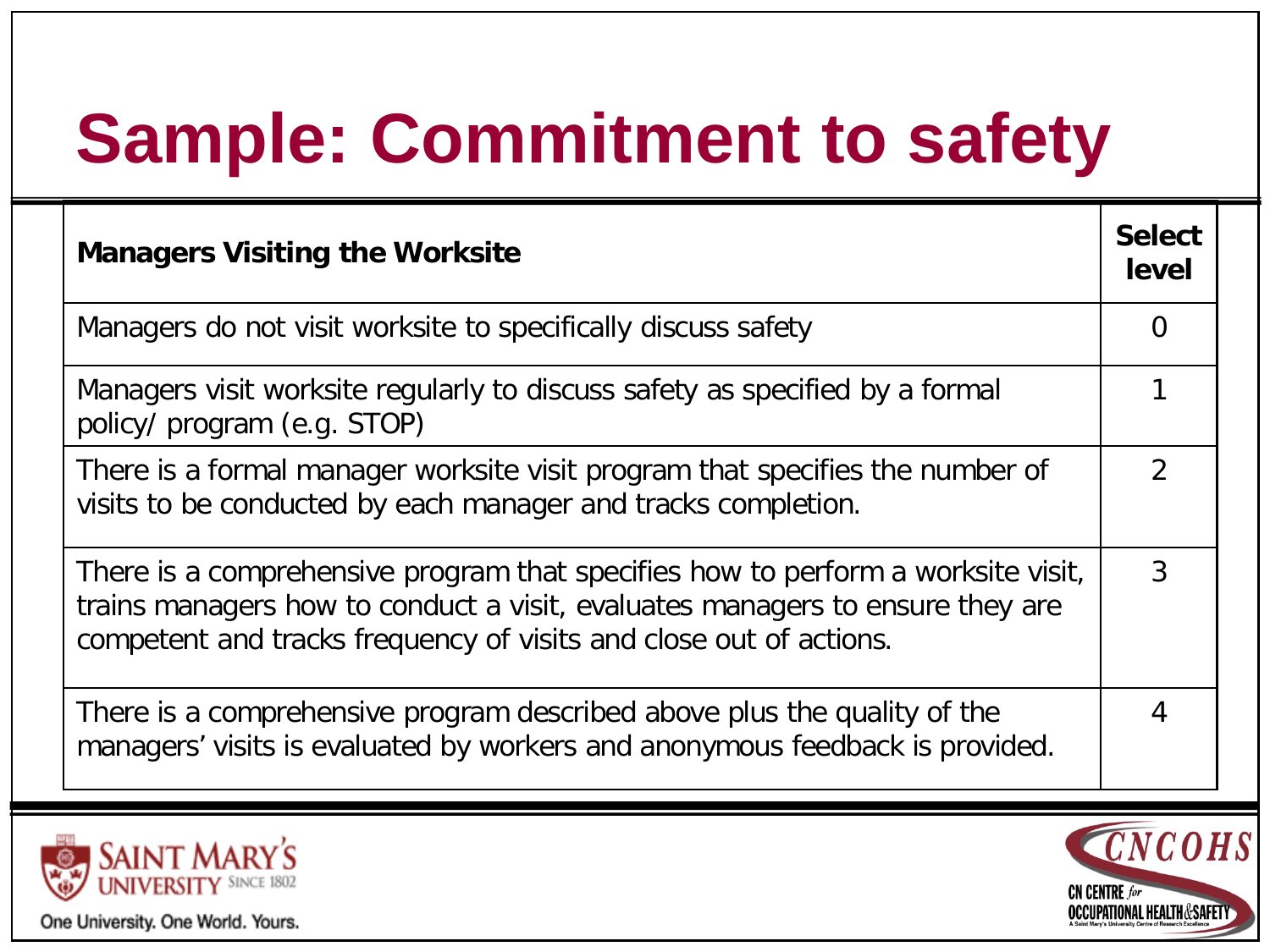#### **Assessment**

- **Episodic (biannual)**
	- **Multi method safety culture assessment (e.g. questionnaire, interviews, document review)**
- **Continuous**
	- **Safety culture metrics** 
		- Capturing the markers left by safety culture on daily operations (e.g. the quality of safety reports)



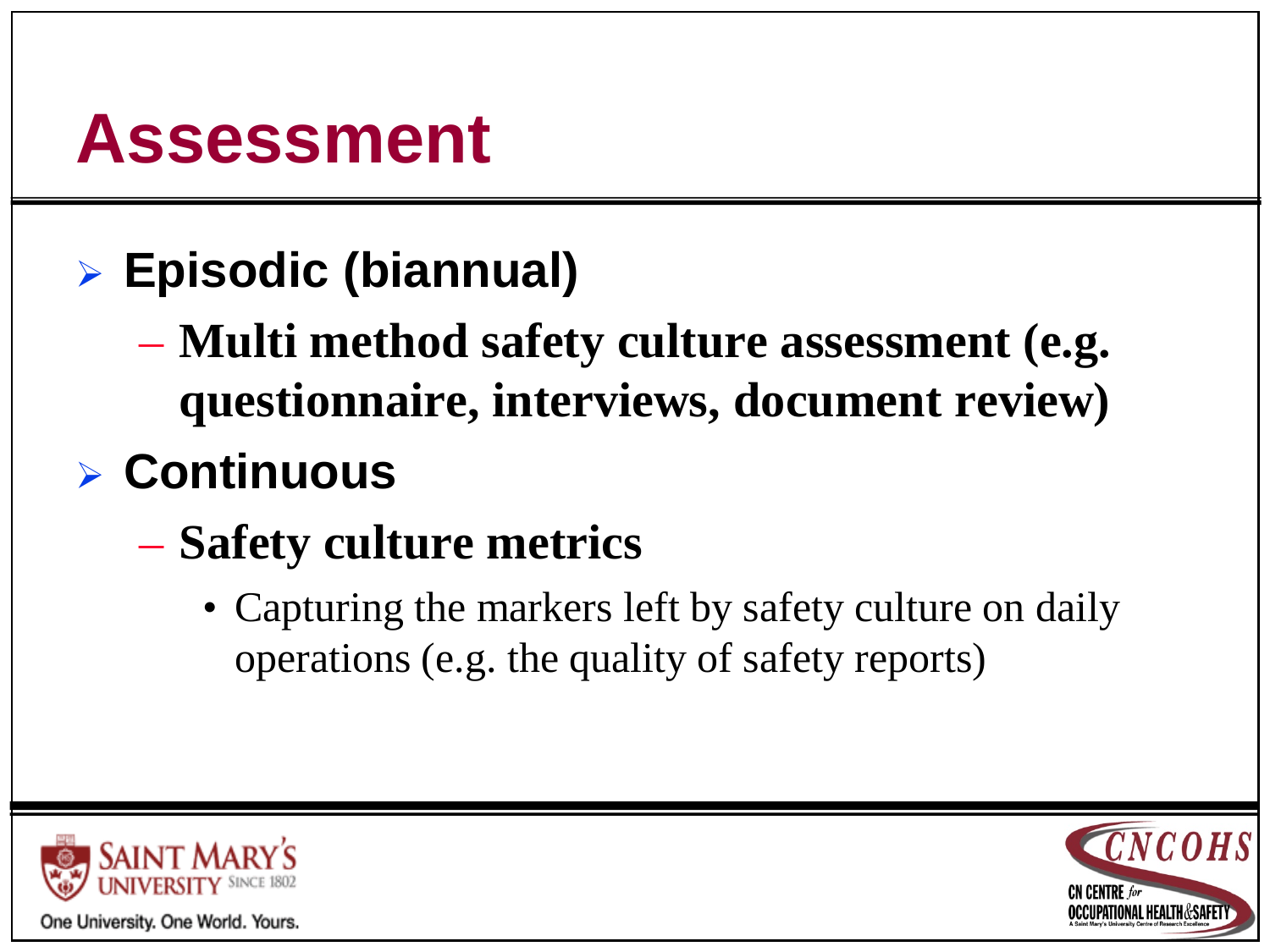### **Audit**

- **Assessing the implementation of safety culture improvement processes:**
	- **Compliance with specified plan (e.g. leadership training plan)**
- **Assessing the effectiveness of the processes**
	- **Extent to which process met desired objective (e.g. change leader behavior)**



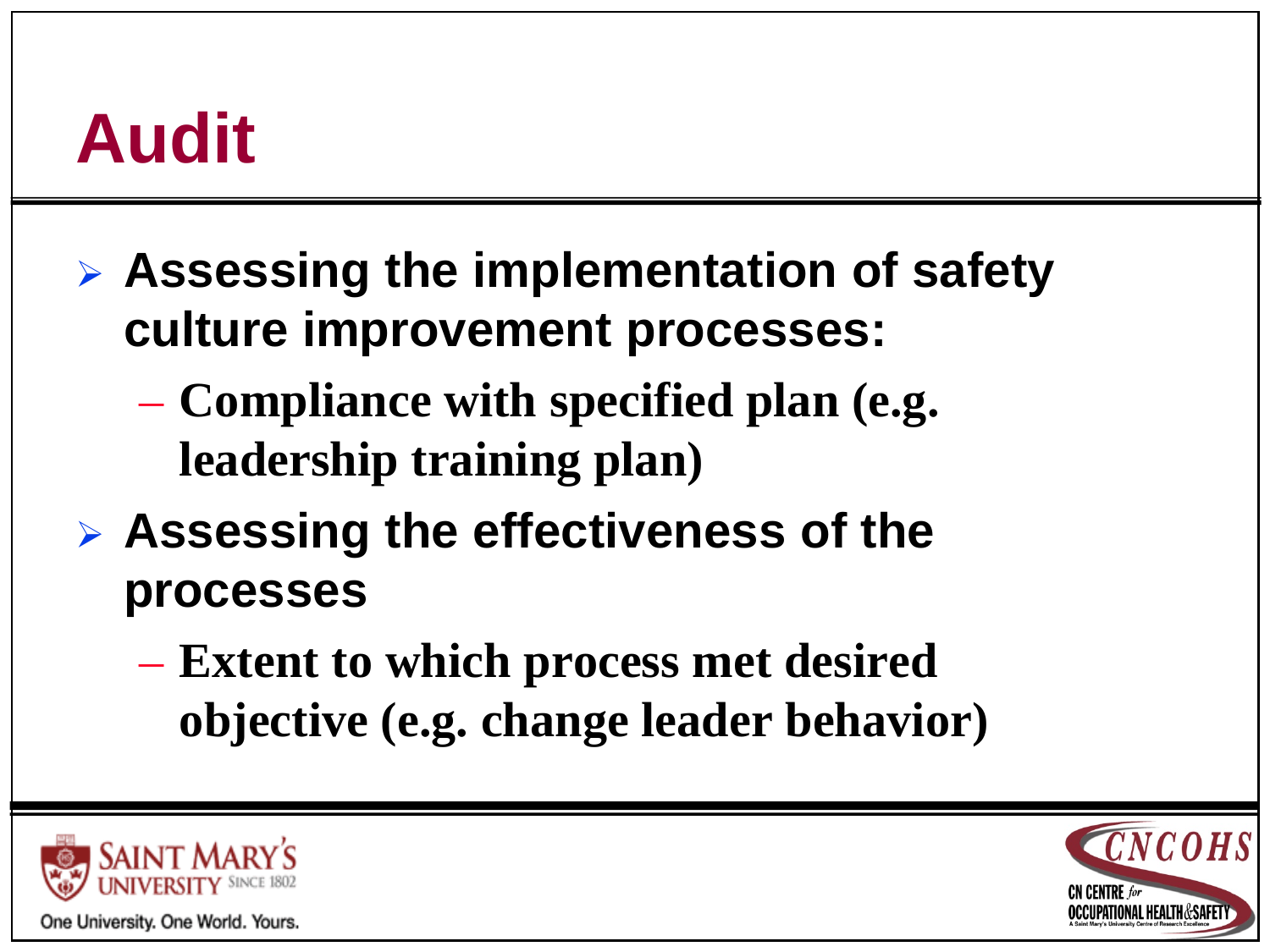## **Review and refine**

#### **Review**

- **Safety culture assessment**
- **Audit**
- **Other safety performance information (e.g. incident reviews)**
- **External (e.g. research, other organisations)**
- **Refine safety culture management system**



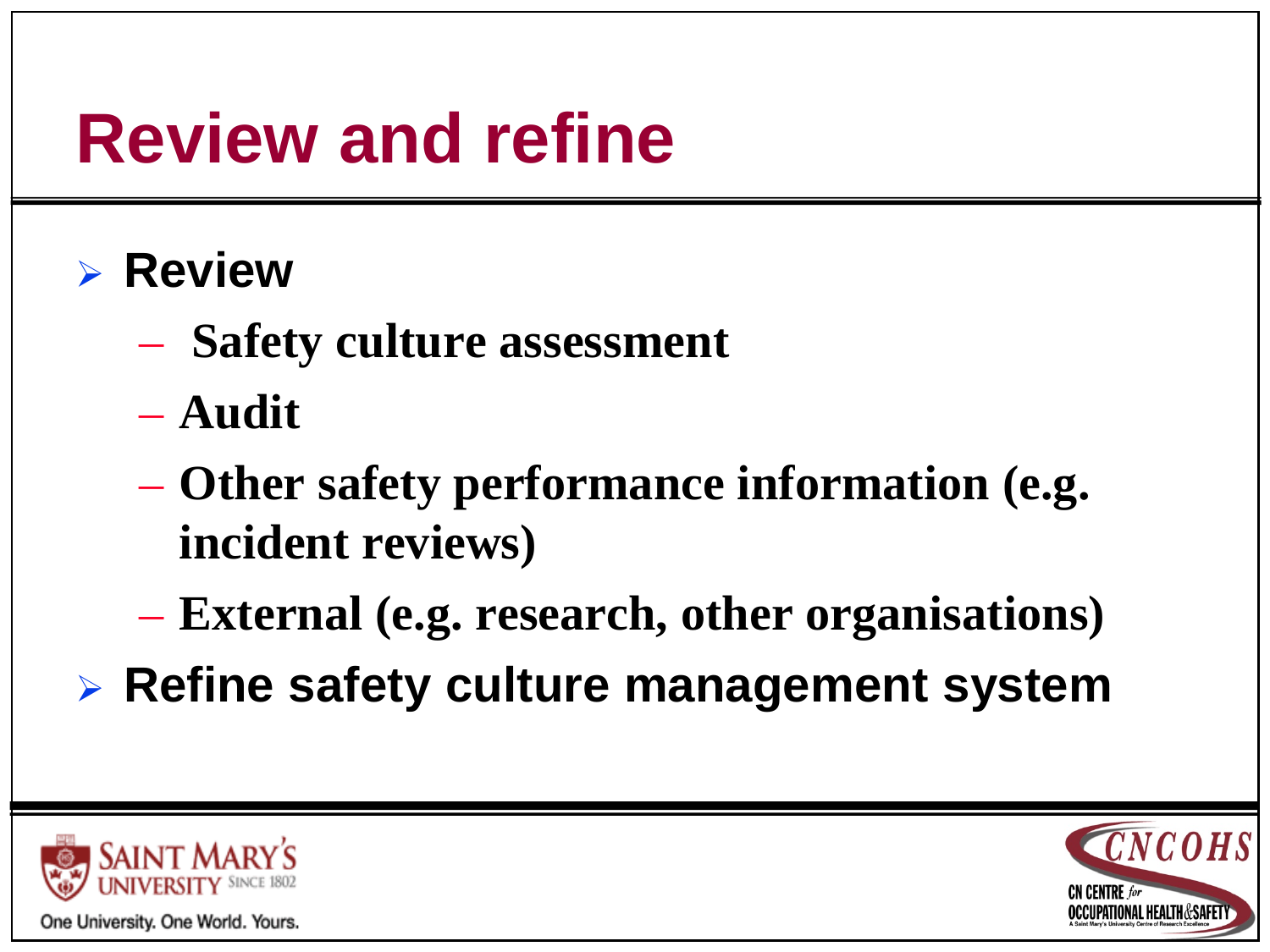## **Where alchemists went wrong**

- **Alchemy was an applied science rather than philosophical**
- **Alchemists were not critical of their own theories**
- **They interpreted their data to fit with their theories**
- **It was difficult to disprove some of their theories**



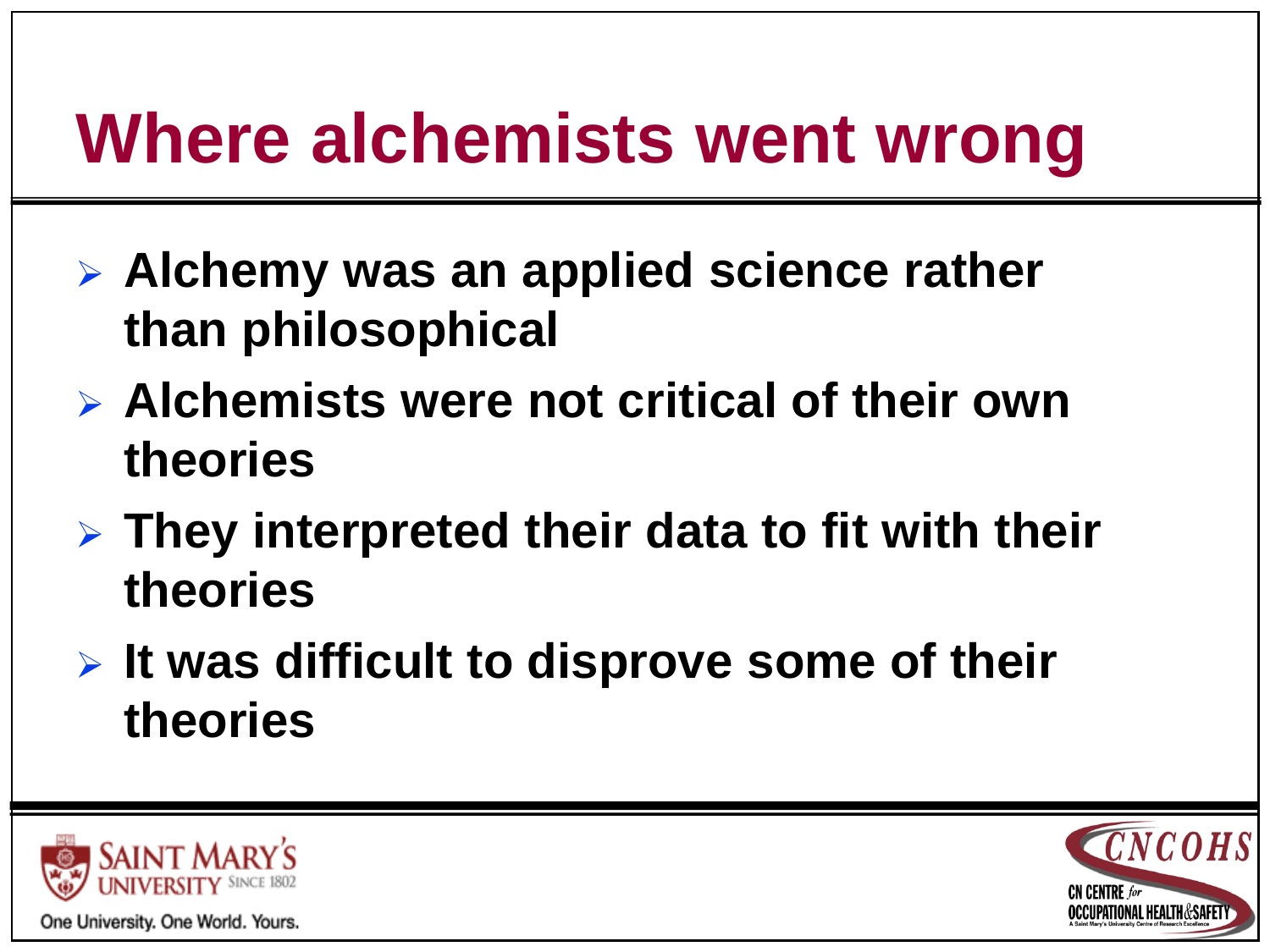# **Modern day alchemy?**

#### **Similarities**

- **Importance of safety culture accepted without question**
- **Poorly defined**
- **Difficult to test causal relationship between culture and disaster**
- **Applied vs academic**

#### **Differences**

- **Much of the research is subject to peer review**
- **Evidence supporting parts of the causal relationship**
- **Research using different frameworks reaching similar conclusions (e.g. HRO's)**



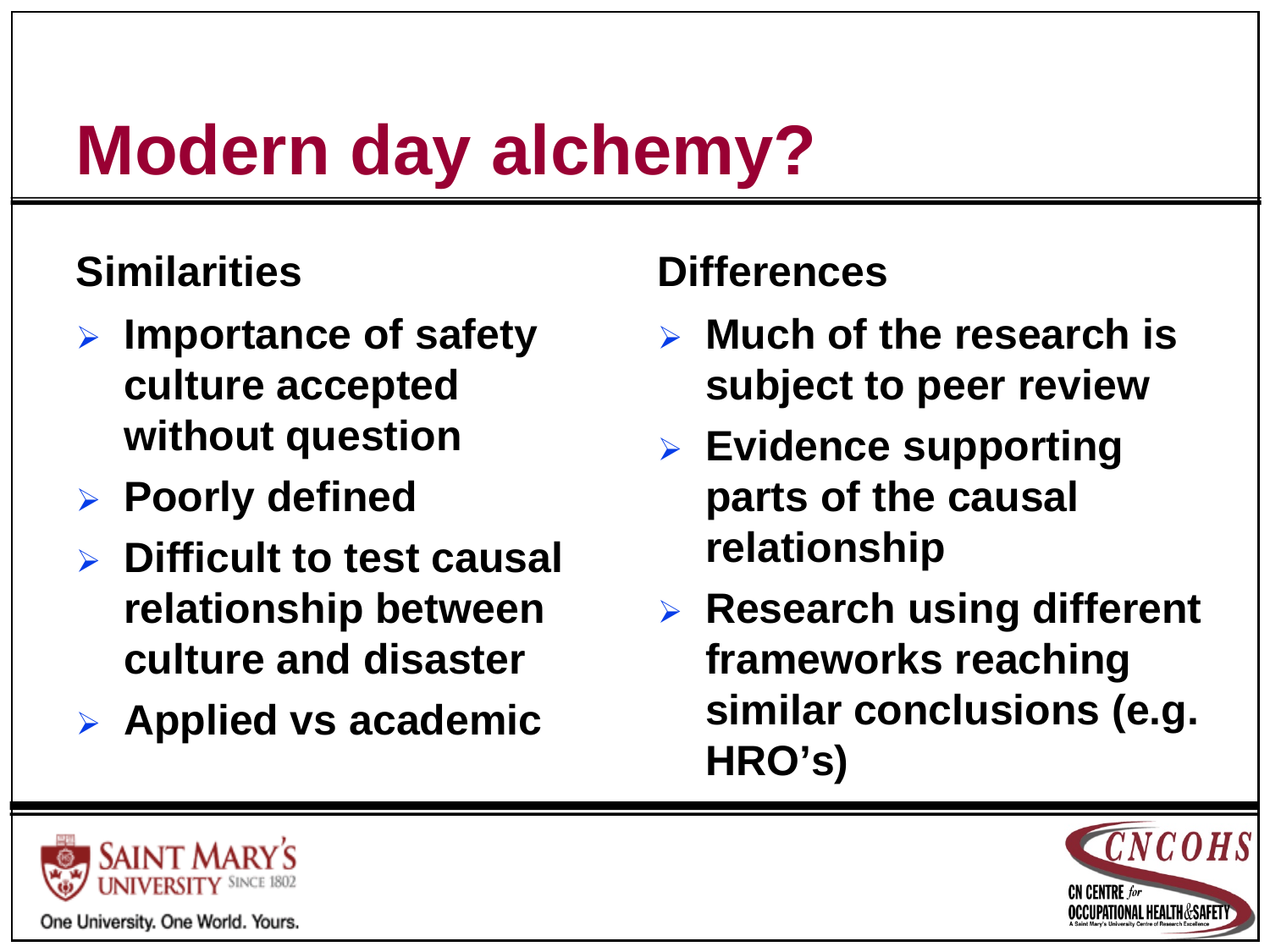# **What can we learn from Alchemy?**

- **Do not accept the importance of safety culture as a given, but based on the evidence**
- **If new evidence emerges then be willing to change**
- **Continue to examine causal relationship between culture and outcomes**
- **Even if current theories are wrong we have identified an important dimension of safety**



One University. One World. Yours.

CNCOH **CN CENTRE** for **OCCUPATIONAL HEALTH & SAFETY**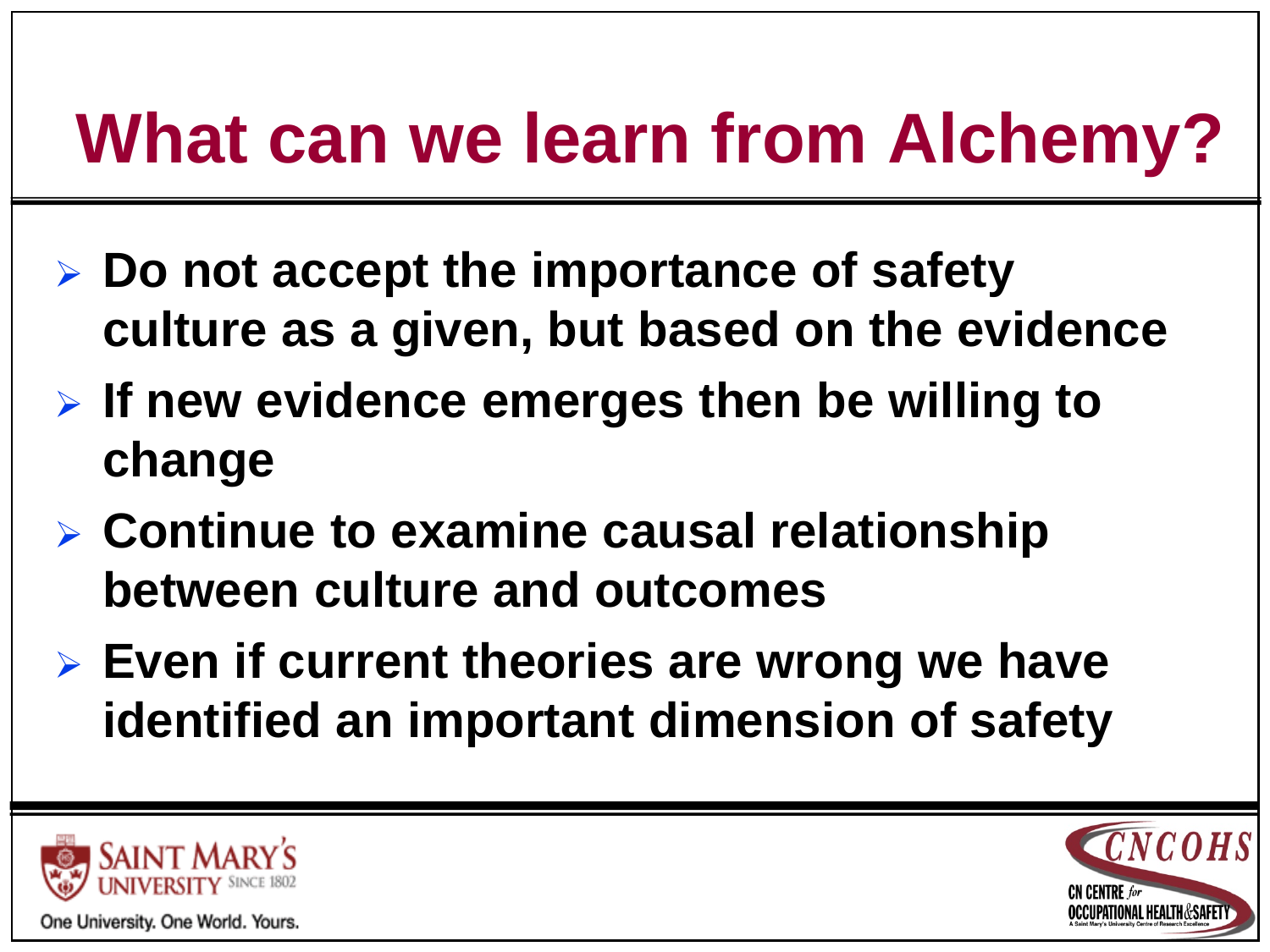# **Conclusions**

- **We need to be more critical about safety culture**
- **Regulators have an important role in promoting a positive safety culture**
- **Our understanding of safety culture is changing quickly**
- **The offshore industry can learn from other domains**



One University. One World. Yours.

**CNCOHS CN CENTRE** for **OCCUPATIONAL HEALTH & SAFETY**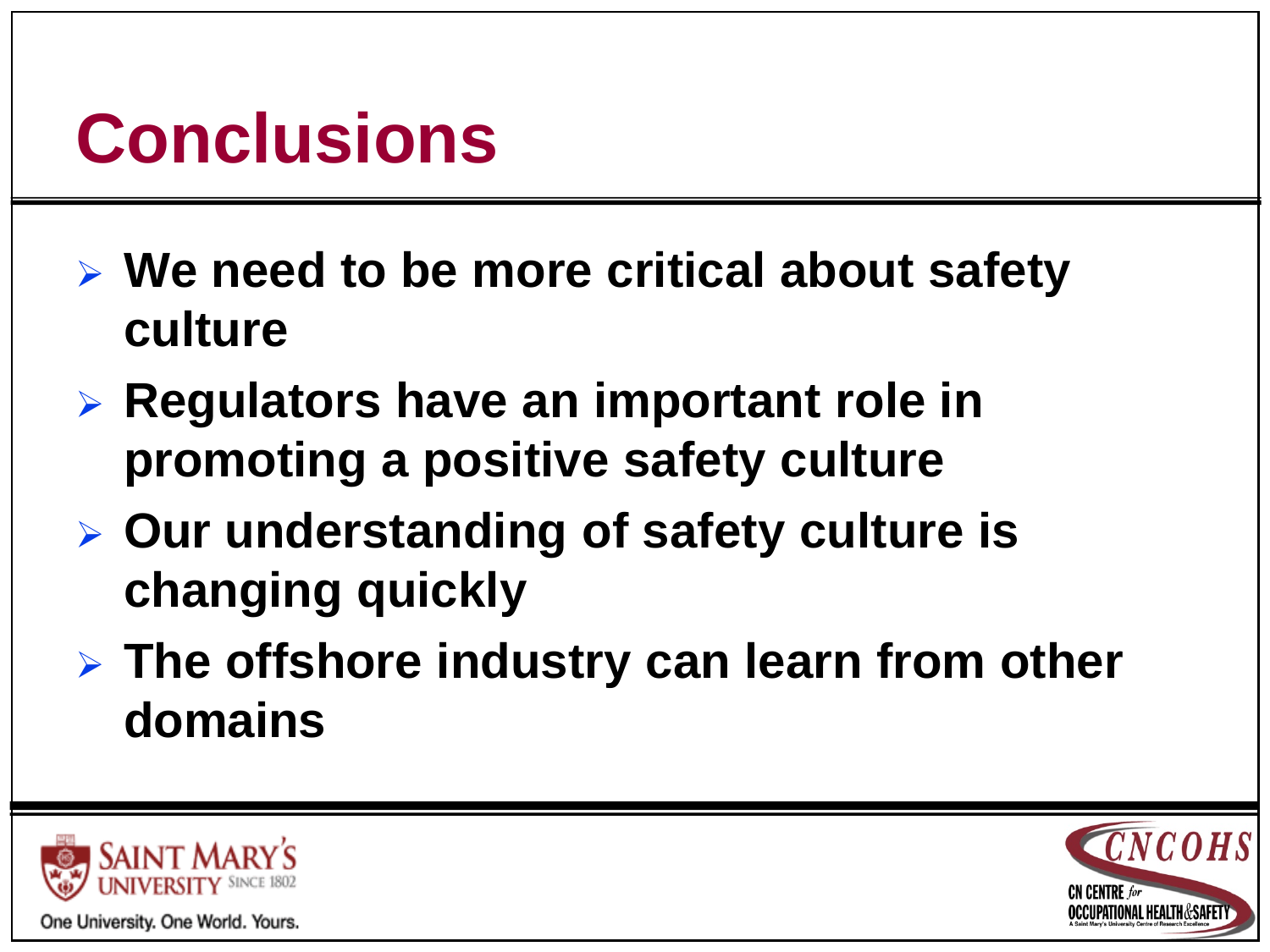# **International Safety Culture Improvement Network**

- **Cross-industry collaborative (offshore, nuclear, construction and healthcare)**
	- **Create a repository of safety culture documents**
	- **Capture best practice**
	- **Develop safety culture metrics**
- **If interested in joining then send me an email**



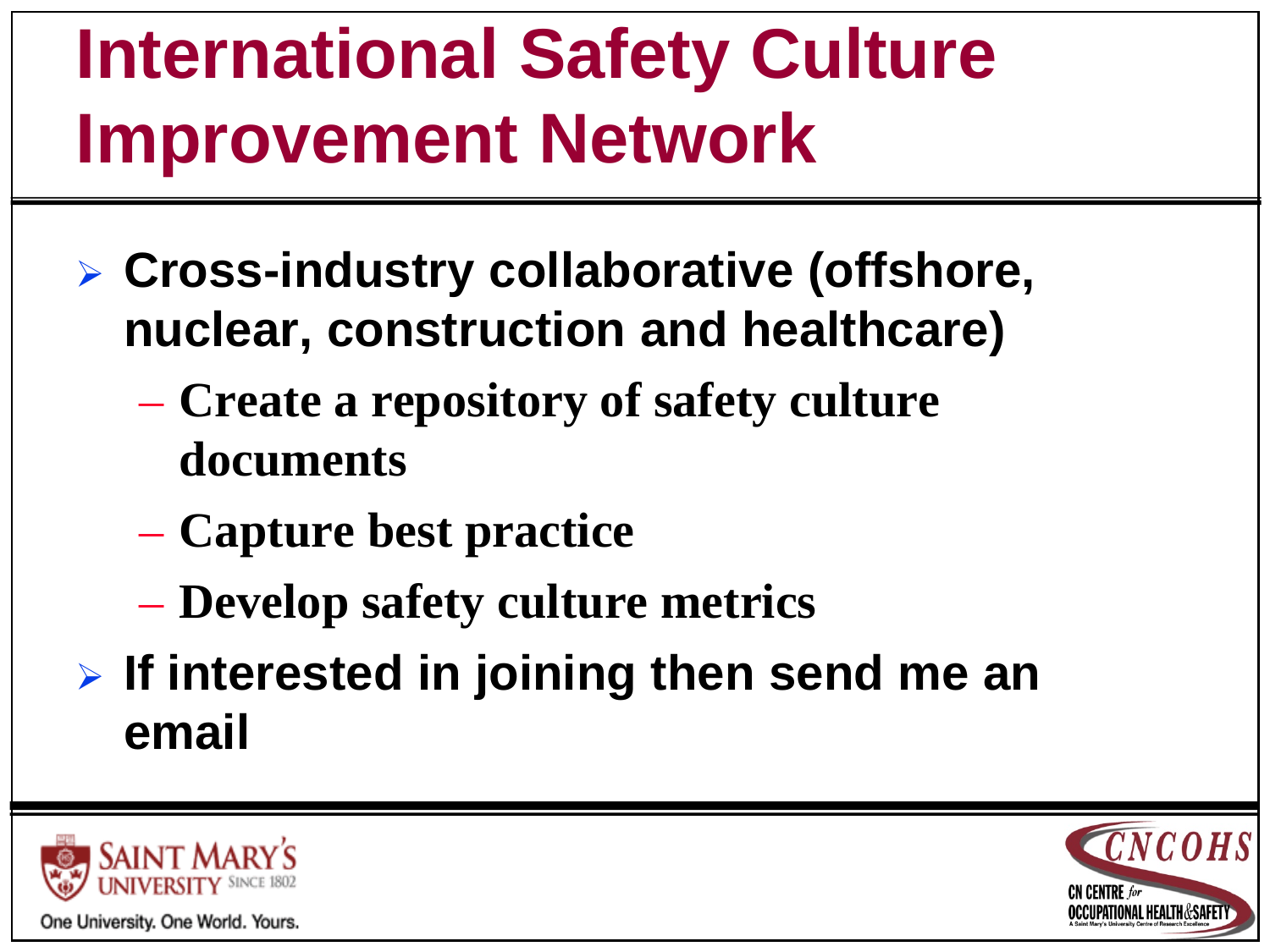### *It won't happen to me....*

**When anyone asks me how I can best describe my experiences of nearly forty years at sea, I merely say uneventful. I have never been in an accident of any sort worth speaking about....I never saw a wreck and have never been wrecked, nor was I ever in any predicament that threatened to end in disaster of any sort."**

Edward J. Smith (Captain of the Titanic)